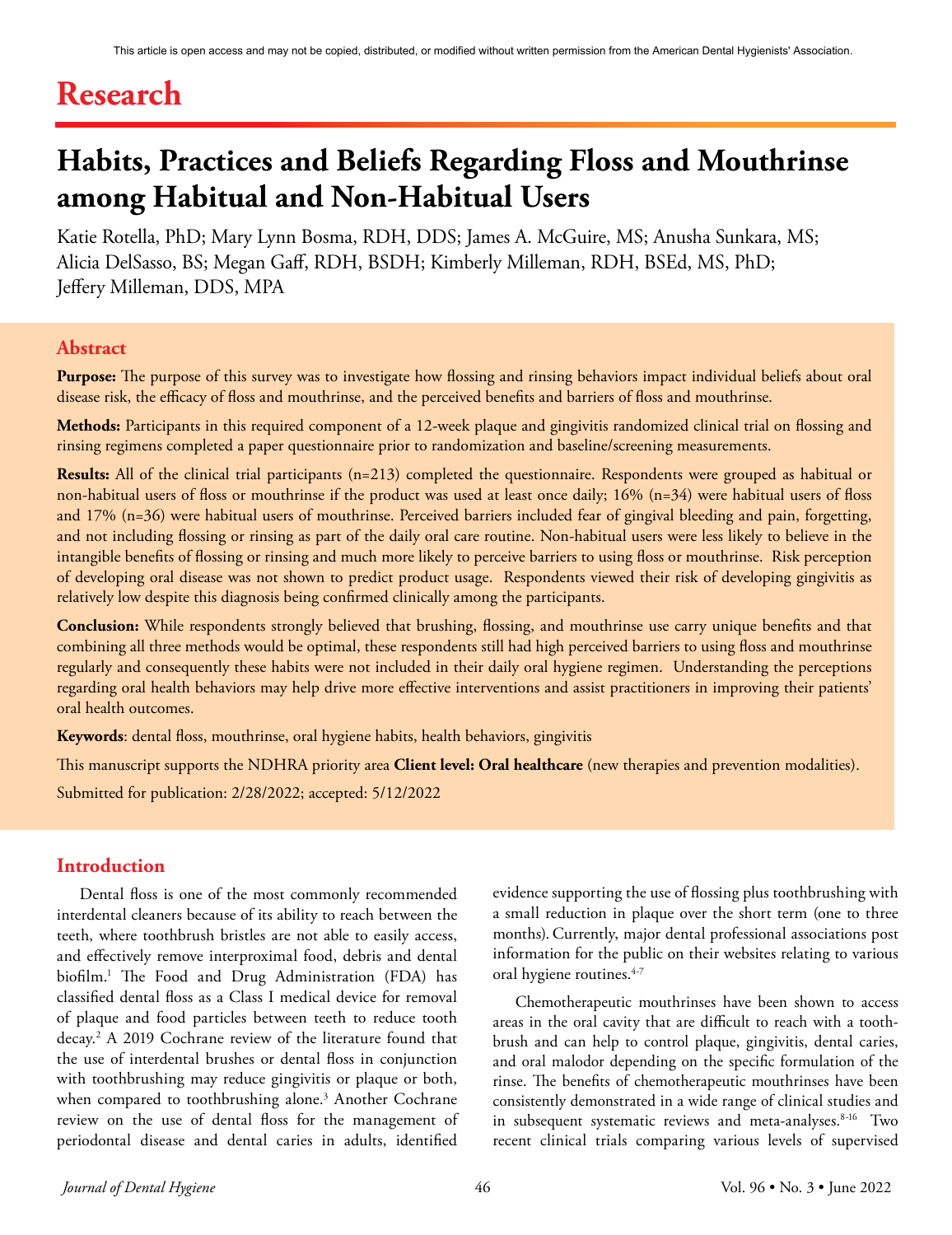oral hygiene regimens including flossing and rinsing with an essential oil mouthrinse further reinforced the clinical relevance of adding a chemotherapeutic rinse to the oral care regimen.<sup>17,18</sup> However, daily recommendations for mouthrinse use are inconsistent across professional organizations.5,19 The American Dental Association's (ADA) Council on Scientific Affairs has issued advice on the benefits of ADA Accepted antimicrobial mouthrinses to help prevent and reduce plaque and gingivitis dating back to May  $2007$ ,<sup>20</sup> and dental hygienists have been identified as key sources of information regarding the evidence supporting antimicrobial rinsing as part of oral hygiene practice.<sup>21</sup> Yet, despite the published evidence supporting the efficacy of adding a chemotherapeutic mouthrinse to the oral care regimen, reasons as to why the daily use of floss and mouthrinse have not been widely adopted by the general public are not fully understood.

The Delta Dental Oral Health and Well-Being Survey conducted in 2014 found that 35% of the adults surveyed reported flossing at least once daily while 19% reported never using dental floss.<sup>22</sup> In a study analyzing two years' worth of data from the National Health and Nutrition Examination Survey (NHANES), Fleming et al. found that 32% of respondents reported they had not used floss at all in the previous week, while an equal number reported using floss daily, and the remaining third reported flossing their teeth only on some days of the previous week.<sup>23</sup> Certain demographic factors seem to influence dental floss use. Women were more likely to floss daily than men; Asian, non-Hispanic and Hispanic adults were more likely than white, non-Hispanic adults to use floss; those who do not use tobacco more likely than current tobacco users to use floss.<sup>23</sup>

In a study focused on mouthrinse use patterns in Scotland, daily mouthrinsing was only practiced by 25% of the respondents, while 38% reported never using it and 17% used it less than once a month.<sup>24</sup> Again, women were more likely to use mouthrinse than men, and never-smokers more likely to use a mouthrinse than both current and former smokers; usage decreased with age and lower socioeconomic status.<sup>24</sup> Results from this study also identified that people experiencing periodontal disease, ulcers, oral infections/swelling and other problems were all more likely than healthy people to report using mouthrinse.<sup>24</sup>

While it is helpful to know which types of patients might be less likely to use dental floss or mouthrinse, these demographic differences do not necessarily indicate how interventions for promoting better oral health might be best designed. There are a limited number of published studies that have investigated how individual beliefs and perceptions might influence flossing or mouthrinsing behaviors. Identifying these beliefs might help clarify the most effective methods for health care practitioners to open conversations with patients or for public health outreach programs to encourage specific strategies and product use.

Previous research suggests that attitudes and beliefs about oral health, including feelings of self-efficacy, predict intentions to improve oral care behaviors, while current behavior and subjective norms do not.25 In a study by Buglar et al., self-efficacy, or the confidence in one's ability to perform oral self-care, significantly predicted brushing and flossing behavior, in addition to the perceived barriers to these behaviors.<sup>26</sup> Ronis et al. similarly found that flossing habits were best predicted by self-efficacy and perceived barriers, but only looked at a small number (fewer than five) of potential barriers.<sup>27</sup>

The opportunity to survey the beliefs and perceptions of a larger number of individuals enrolling in a clinical trial focused on various toothbrushing, flossing and mouthrinsing regimens, could provide new insight into these attitudes and provide insight on how to better promote effective oral health regimens. The purpose of this survey was to investigate how flossing and rinsing behaviors impact beliefs about oral disease risk, the efficacy of floss and mouthrinse in patients with gingivitis, and the perceived benefits and barriers of floss and mouthrinse. It further sought to examine the differences that exist between habitual and nonhabitual users of dental floss and mouthrinse.

# **Methods**

An original, ten-part survey was administered once at the start of a 12-week clinical trial prior to examination and randomization. The purpose of the clinical trial was to evaluate the efficacy of brushing, flossing, and mouthrinsing regimens in the prevention and reduction of plaque and gingivitis. The clinical trial took place at Salus Research, Inc., an American Dental Association (ADA) qualified clinical research site<sup>28</sup> located in Fort Wayne, Indiana, USA. The trial received institutional review board approval from IntegReview (Austin, TX, USA) and was registered on clinicaltrials.gov (NCT04750005). After receiving a thorough explanation of the trial and the opportunity to ask questions in private, all participants provided written informed consent on a document which complied with the requirements of the Health Insurance Portability and Accountability Act.

# *Sample*

Participants were from the Fort Wayne, Indiana area and were selected for screening from the clinical test site's database. Males and females between the ages of 18 to 60 years (age limited by the sponsor due to Covid-19 risks at the time of the trial) in good general and oral health, without known allergies to commercial dental products, and with at least 20 teeth with scorable facial and lingual surfaces, were eligible for consideration. All participants needed to present with evidence of gingivitis (although no minimum score on the MGI was required) and be without evidence of advanced periodontitis. Participants needed to have at least 10% bleeding sites based on the Expanded Bleeding Index (EBI), a maximum of three sites of 5mm probing depth and no sites greater than 5mm at the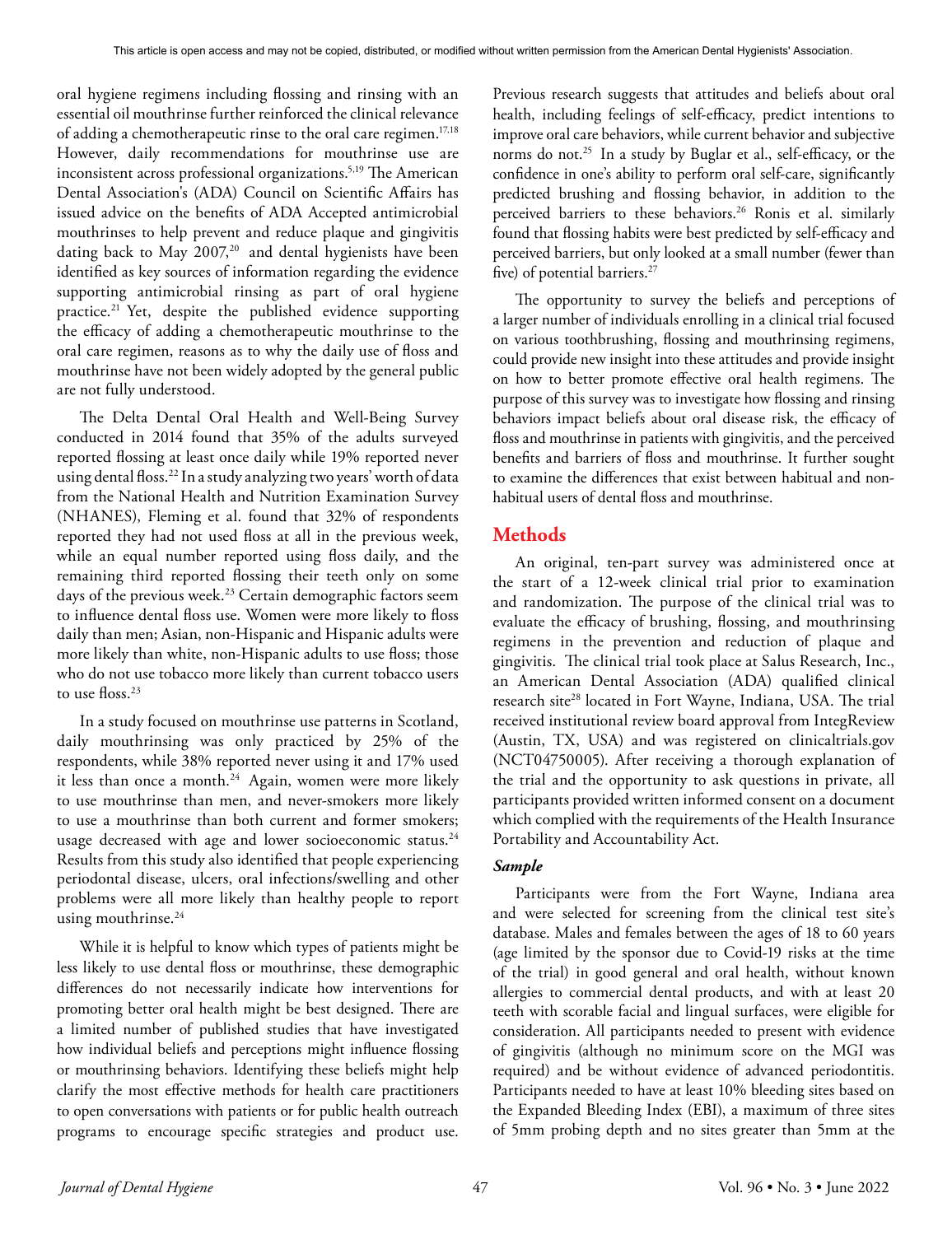baseline/screening clinical examination. Participants agreed to attend virtual smart-phone video daily sessions on weekdays for trial procedures. Other inclusion criteria included absence of fixed or removable orthodontic appliances, removable partial dentures, significant oral soft tissue pathology excluding plaque-induced gingivitis, at the discretion of the investigator/ dental examiner. Participants were excluded for a variety of reasons, including: dental prophylaxis within four weeks prior to baseline/screening; needing antibiotics prior to dental treatment; use of certain medications within last month (antibiotics, anti-inflammatory or anticoagulant therapy within one month); use of chemotherapeutic oral care products within two weeks; being pregnant or lactating; use of smokeless tobacco, vaping or e-cigarettes or suspected substance abuse; and any other medical or psychiatric condition that would make the volunteer inappropriate for the trial in the judgment of the principal investigator (PI).

#### *Survey instrument*

A quantitative recall questionnaire was developed by members of a cross-functional team with more than 20 years expertise in clinical and consumer research studies and product development and followed consumer product industry practices. The ten-part questionnaire consisted of core items previously developed by the sponsor for oral care products to which new items that focused on specific elements of the clinical trial were added. Overall, the questionnaire was designed to identify specific lifestyle measures of the respondents. The questionnaire utilized multiple-choice (habits) and scaled responses (perceptions, beliefs). Table I presents the structure of the questionnaire and description of the items. Individual questions are provided on Tables III, IV, and V. For the purpose of this questionnaire, the term mouthwash was used and may be considered interchangeable with mouthrinse.

# *Oral care habits and practices*

Respondents reported how frequently they brushed their teeth, used mouthrinse, and flossed, with options of "never," "occasionally," "once daily," "at least twice daily," and "more than twice daily." Given current recommendations for the use of floss and mouthrinse, respondents were considered 'habitual users' of floss or mouthrinse if they used the respective product at least once daily.

# *Risk perception*

Respondents used a 7-point Likert scale (1=strongly disagree to 7=strongly agree) to rate their own perceived risk of developing oral health problems to three items, specifically, "I think my risk of developing gingivitis (red or bleeding gums) is relatively low," "I think my risk of developing dental cavities is low," and "I think my risk of losing my teeth as I get older is relatively low."

# *Efficacy beliefs of floss and mouthrinse*

Responding to ten items, respondents rated the perceived necessity and relative importance of brushing, flossing, and rinsing with mouthrinse on oral health using a 7-point

## **Table I. Survey structure and item descriptions**

Part I: 5 multiple choice items regarding respondent's oral hygiene habits (ie, toothbrushing, use of mouthwash, use of floss); 4 items and 1 open ended question for individuals to quantify time to complete flossing

Part II: 2 multiple choice items about respondent's selfperception about flossing and use of mouthwash

Part III: 3 items inquiring about respondent's belief about their risk for specific oral diseases with responses on a 7-point Likert scale (strongly agree to strongly disagree)

Part IV: 10 items inquiring about respondent's belief regarding the importance of specific oral hygiene habits (flossing, mouthwash, brushing) with responses on a 7-point Likert scale (strongly agree to strongly disagree)

Part V: 1 item asking respondents to characterize use of dental floss by 7 descriptors with responses on a 7-point Likert scale (good to bad; pleasant to unpleasant)

Part VI: 1 item asking respondents to characterize, on a 7-point Likert scale (easy to difficult), daily use of floss

Part VII: 20 items asking respondents to qualify how daily flossing would impact their oral health, self-perception, and others' perception of them, with responses on a 7-point Likert scale (strongly agree to strongly disagree)

Part VIII: 6 items asking respondents about their capability to floss under specific circumstances with responses on a 7-point Likert scale (strongly agree to strongly disagree)

Part IX: 18 items inquiring about respondent's beliefs regarding flossing with responses on a 7-point Likert scale (strongly agree to strongly disagree)

Part X: 11 items inquiring about respondent's beliefs regarding mouthwash with responses on a 7-point Likert scale (strongly agree to strongly disagree)

Likert scale (1=strongly disagree to 7=strongly agree). Items included "I think that flossing is as necessary as brushing," "rinsing with mouthrinse is a necessary part of protecting oral health," "flossing and using mouthrinse are equally good at accomplishing the goal of reaching hard to reach places in the mouth," and "brushing, flossing, and rinsing with mouthrinse each add unique and necessary benefits to oral care."

# *Perceived benefits of daily flossing and rinsing*

Respondents rated the potential benefits of flossing and rinsing daily as recommended by responding to 20 items using a 7-point Likert scale (1=strongly disagree to 7=strongly agree). Items included benefits related to physical health "my gums would be healthier" and "I would get fewer cavities", cosmetic concerns "my appearance and smile would be improved" and "I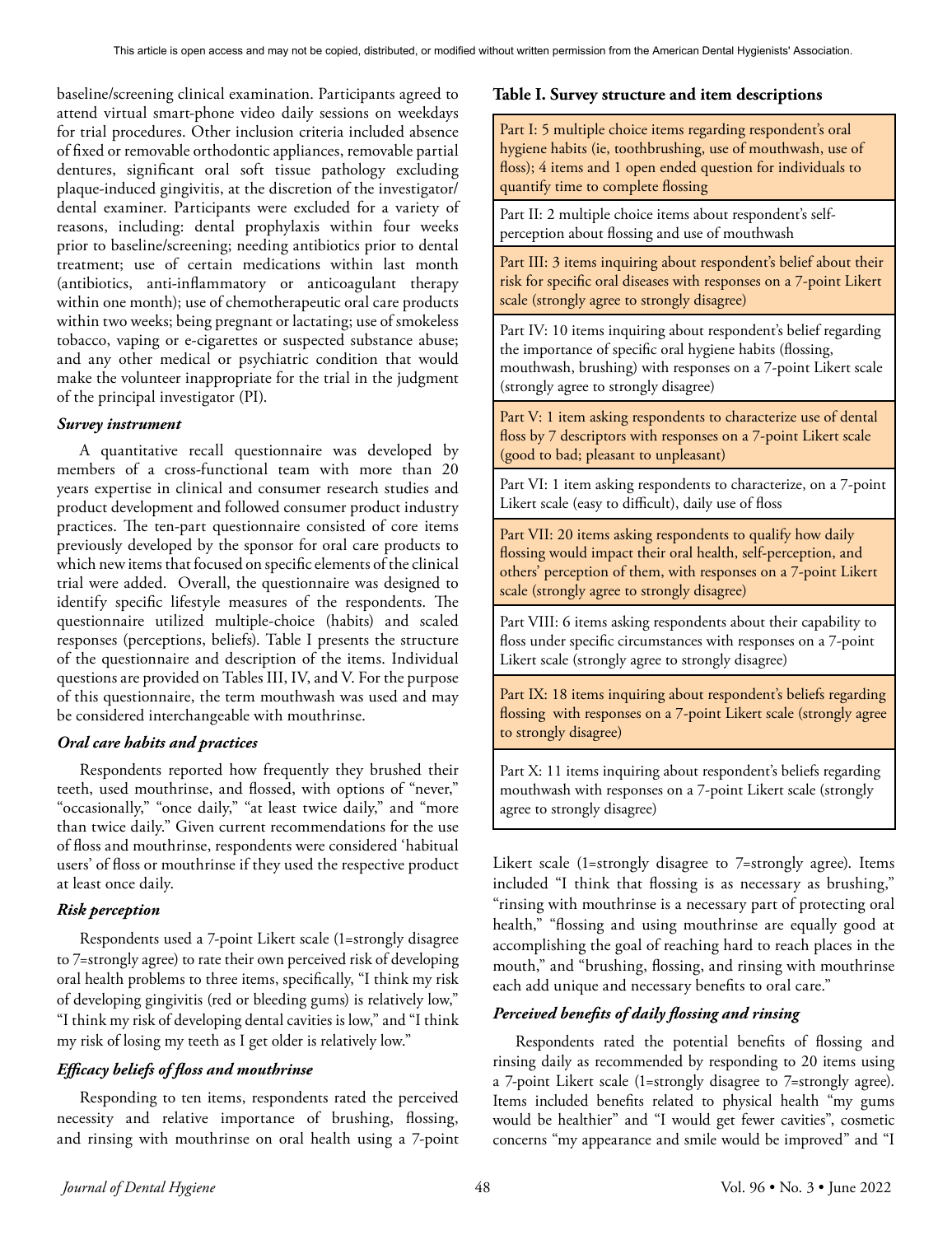would be less likely to have bad breath", and less tangible, emotional benefits "I would feel more confident" and "I would feel good about my oral care routine".

#### *Perceived barriers to using floss and mouthrinse*

To understand how difficult or easy maintaining a daily flossing habit is perceived, six items assessed respondents' self-efficacy beliefs about their own capability to floss using a 7-point Likert scale (1=strongly disagree to 7=strongly agree). Items included "If I wanted to, I could floss even on days that I am busy and overloaded" and "I could floss even while I am on vacation."

To assess which barriers may make flossing less likely, 18 items asked about a variety of potential factors that make flossing more difficult or undesired and used a 7-point Likert scale (1=strongly disagree to 7=strongly agree). Items included "flossing is painful for me," "flossing takes too much time," "my gums bleed if I floss," and "I find it physically difficult to floss." Similarly, 11 items assessed barriers to using mouthrinse, most of which overlapped those for floss. Items included "mouthwash is overpriced," "I just forget to rinse with mouthwash sometimes," "my dentist/dental hygienist has not told me to rinse with mouthwash," and "I think I brush well enough that rinsing with mouthwash just won't add much."

#### *Procedure*

Respondents completed the paper questionnaire regarding their beliefs, habits, and behavior regarding their oral health, including their floss and mouthrinse usage (not brand-specific) at the baseline/screening visit, prior to randomization into the clinical trial.<sup>18</sup> After completing informed consent documents, all participants had their medical and dental histories, and inclusion and exclusion criteria reviewed, then completed the questionnaire. Only one questionnaire was completed by each participant.

#### *Statistical Analysis*

Habitual floss users included those who responded that they used dental floss at least once daily and non-habitual floss users included those who did not floss and those who flossed occasionally. Likewise, habitual mouthrinse users included those who responded that they used mouthrinse at least once daily and non-habitual mouthrinse users included those who did not use mouthrinse and those who used mouthrinse occasionally. Survey questions with Likert scale responses had responses collapsed into two categories: agree responses (ie, strongly agree, agree, somewhat agree) and disagree responses (ie, strongly disagree, disagree, somewhat disagree). Responses to one item included a visual analog scale of responses (e.g., good to bad; beneficial to harmful).

Means for habitual users and non-habitual users for floss and mouthrinse were performed using two-sample t-tests, using a 5% significance level, twosided. The t-tests used a pooled variance approach if the equal variances assumption was not rejected, or Satterthwaite's method if the equal variances assumption was rejected. A folded F-test was used for comparing the variances between habitual and non-habitual users. SAS version 9.4 (SAS Institute, Cary, NC, USA) was used for statistical analyses.

# **Results**

All the participants enrolled in the clinical trial (n=213) completed the survey. The sample included 165 females (77.5%) and 48 males (22.5%) ranging from 18 to 59 years of age with an average age of 42 years. Participants self-identified their race, with 81.7% (n=174) White/Caucasian, 10.8% (n=23) Black/African American, 1.9% (n=4) Asian, 3.8% Hispanic (n=8) and 5.6% (n= 12) other. Only 1.4% (n=3) identified as using tobacco products (smokers). Sample demographics are shown in Table II.

#### *Oral Care Habits and Practices*

All respondents brushed at least daily as per the trial eligibility criteria, with 25.8% (n= 55) brushing once daily, 71.4% (n=152) brushing twice daily, and 2.8% (n=6) brushing three or more times. Of particular note, few respondents were habitual users (at least once daily) of either dental floss  $(16.0\% \text{ n} = 34)$  or mouthrinse  $(16.9\% \text{ n} = 34)$ n=36) and 4.2% (n=9) reported using floss or mouthrinse twice daily. By comparison, 29.6% (n=63) reported never using mouthrinse and 10.8% (n=23) reported never using floss. Overall, 6.6% (n=14) were habitual users of both dental floss and mouthrinse.

#### *Efficacy Beliefs for Floss and Mouthrinse*

There was high agreement (somewhat agree, agree, or strongly agree) with statements such as "brushing, flossing, and rinsing with mouthwash each add unique and necessary benefits to oral care" (89.7%, n=191) and that "combining brushing, flossing, rinsing is the superior oral

# **Table II. Sample demographics and baseline characteristics (n=213)**

| Characteristic         | <b>Total</b>     |  |  |
|------------------------|------------------|--|--|
| $\mathbf n$            | 213              |  |  |
| Mean Age, y (SD)       | 42.0 (10.57)     |  |  |
| <b>Sex</b>             | n(%)             |  |  |
| Male                   | 48 (22.5)        |  |  |
| Female                 | 165(77.5)        |  |  |
| Race                   | n(%)             |  |  |
| White                  | 174 (81.7)       |  |  |
| Black/African American | 23 (10.8)        |  |  |
| Asian                  | 4(1.9)           |  |  |
| Other                  | 12(5.6)          |  |  |
| Ethnicity              | $\mathbf{n}(\%)$ |  |  |
| Hispanic/Latino        | 8(3.8)           |  |  |
| Not Hispanic/Latino    | 205 (96.2)       |  |  |
| <b>Smoker</b>          | n(%)             |  |  |
| No                     | 210 (98.6)       |  |  |
| Yes                    | 3(1.4)           |  |  |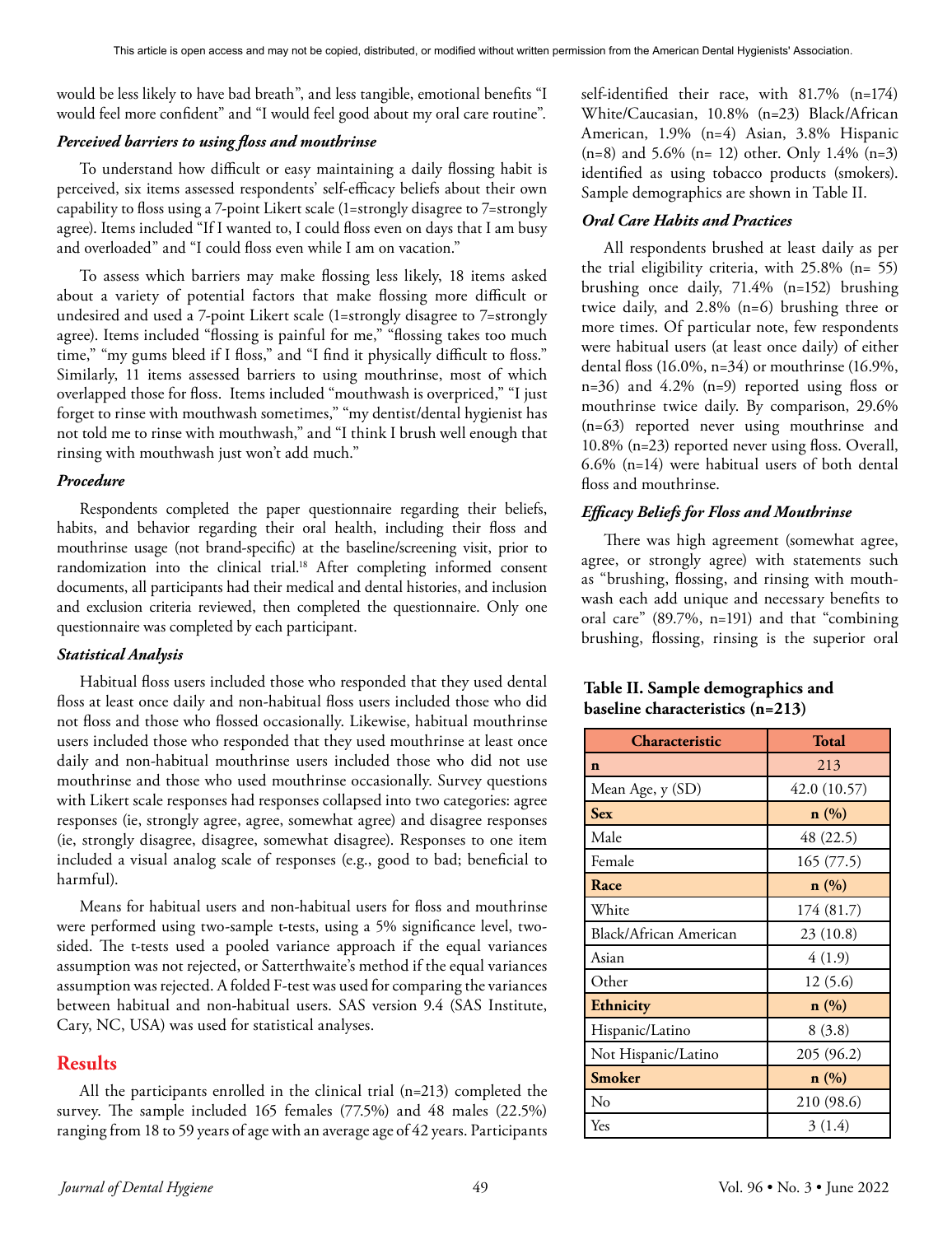care routine" (91.1%, n=194), indicating participants' stronger endorsement of floss and mouthrinse as essential. While most agreed that flossing is as necessary as brushing (77.9%, n=166) less than half (46.9%, n=100) believed this to be true for mouthrinse, and while most agreed flossing is necessary to protect oral health (88.3%, n=188) only 65.7% (n=140) agreed mouthrinsing is necessary to protect oral health. This positive perception of the unique place that dental floss holds in the oral care routine was further reflected in responses to the statements "electric toothbrushes do the same job as floss" with only 16.4% (n=35) of the respondents indicating any agreement as compared to 61.5% (n=131) indicating any level of disagreement (somewhat disagree, disagree, strongly disagree). Similarly, in response to the item "I think flossing adds little benefit to good brushing habits," most participants (53.5%, n=114) disagreed, suggesting participants understand the importance of flossing. However, most (70.4%, n=150) agreed with the item "flossing and mouthwash are equally good at accomplishing the goal of reaching hard to reach places in the mouth" with only 17.4% (n=37) in disagreement.

## *Perceived Benefits of Daily Flossing and Rinsing*

Overall, most of the 20 potential benefits of flossing and rinsing daily were strongly endorsed by the respondents (Table III). The two potential benefits that received the highest endorsement were "my gums would be healthier" and "I would be protecting my teeth from plaque and decay" (91.1%, n=194; for both statements). Seventeen of the items had over 70% (n=149) of respondents agreeing that daily flossing and rinsing provided a benefit, with physical health benefits generally being agreed with the most. Items that received the least agreement were the belief that daily flossing and rinsing would improve appearance and smiles (61%, n=130 agreeing; 12.2%, n=26 disagreeing), make one feel better about oneself (57.7%, n=123 agreeing; 8.5%, n=18, disagreeing), and that others would notice an improvement (40.4%, n=86 agreeing; 17.8%, n=38 disagreeing). Even for these items, the rates of disagreement were still rather low, suggesting respondents either endorsed them or were unsure, and none of these items centered on the physical health benefits of flossing and rinsing.

#### *Perceived Barriers to Using Floss and Mouthrinse*

Many of the potential barriers to flossing were endorsed as personal challenges of the respondents (Table IV). Interestingly, the barriers with the greatest levels of agreement were routinebased such as "flossing is not a habit of mine" (66.7%, n=142), "I just forget to floss sometimes" (65.3%, n=139), and "flossing is not part of my oral care routine" (64.3%, n=137). The next highest levels of agreement concerned practical matters of flossing, including "my gums bleed when I floss" (46.9%, n=100) and "I have trouble physically getting the floss in some parts of my mouth" (39.4%, n=84).

Similar to the perceived barriers to flossing, the barriers that received the greatest levels of agreement for rinsing were "rinsing with mouthwash is not part of my oral care routine" (67.1%, n=143 agreeing) and "I just forget to rinse with mouthwash sometimes" (51.6%, n=110 agreeing). Perceived barriers to rinsing are shown in Table V. However, unlike with flossing, the next highest items were "mouthwash is overpriced" (27.2%, n=58) and "my dentist/hygienist has not told me to rinse with mouthwash" (26.3%, n=56). Results for all items are presented in Table V.

## *Perceived Oral Health Risk*

In general, respondents believed that their risk of oral health problems was relatively low. In terms of developing dental caries, over half (58.2%, n=124) agreed their risk was relatively low compared to 29.1% (n=62) who disagreed. Most (65.7%, n=140) also believed their risk of losing their teeth with age was low compared to 22.5% (n=48) who disagreed. Interestingly, over half (56.8%, n=121) also believed that their risk for gingivitis was low, while 29.6% (n=63) indicated disagreement to gingivitis risk. This is particularly noteworthy given that, due to the inclusion criteria, all participants had at least mild gingivitis and a minimum gingival bleeding site requirement of 10% or more.

Respondents were divided into habitual and non-habitual users of dental floss and mouthrinse to better understand the underlying difference between the users and non-users of these products. Habitual floss users (floss at least once daily, n=34) and non-habitual floss users (n=179), and habitual mouthrinse users (rinse at least once daily, n=36) and non-habitual mouthrinse users (n=177) were compared on their perceived oral health risks. Independent t-tests showed that these groups did not differ on risk perception depending on whether they flossed or rinsed regularly (*p*>0.05). Habitual and non-habitual floss and mouthrinse user groups perceived themselves to be at similarly low risk for oral health diseases.

#### *Perceived Benefits and Barriers by Product Usage*

Perceptions regarding the benefits of daily flossing and rinsing were compared across habitual and non-habitual users. Habitual floss and rinse users were shown to be more likely to agree that daily usage would lead to their mouths feeling more pleasant, improve their smile and appearance, and feel better about themselves, compared to non-habitual users of floss or mouthrinse (p<0.05). Additionally, habitual flossers agreed more strongly than non-habitual flossers that they feel they are doing the right thing for their oral health (*p*=0.015), they are protecting their teeth from plaque and decay  $(p=0.024)$ , they feel good about their oral care routine  $(p=0.001)$ , and that their mouths feel totally clean ( $p=0.010$ ). Habitual users of mouthrinse also agreed more strongly than non-habitual mouthrinse users that their teeth would last a lifetime  $(p=0.024)$ , they would feel more confident  $(p=0.018)$ , others would notice an improvement (*p*≤0.050), and their teeth would be healthier (*p*=0.003). No other comparisons were significant (*p*<0.05). The perceived benefits and barriers of floss and mouthrinse by habitual and non-habitual users are shown in Table VI.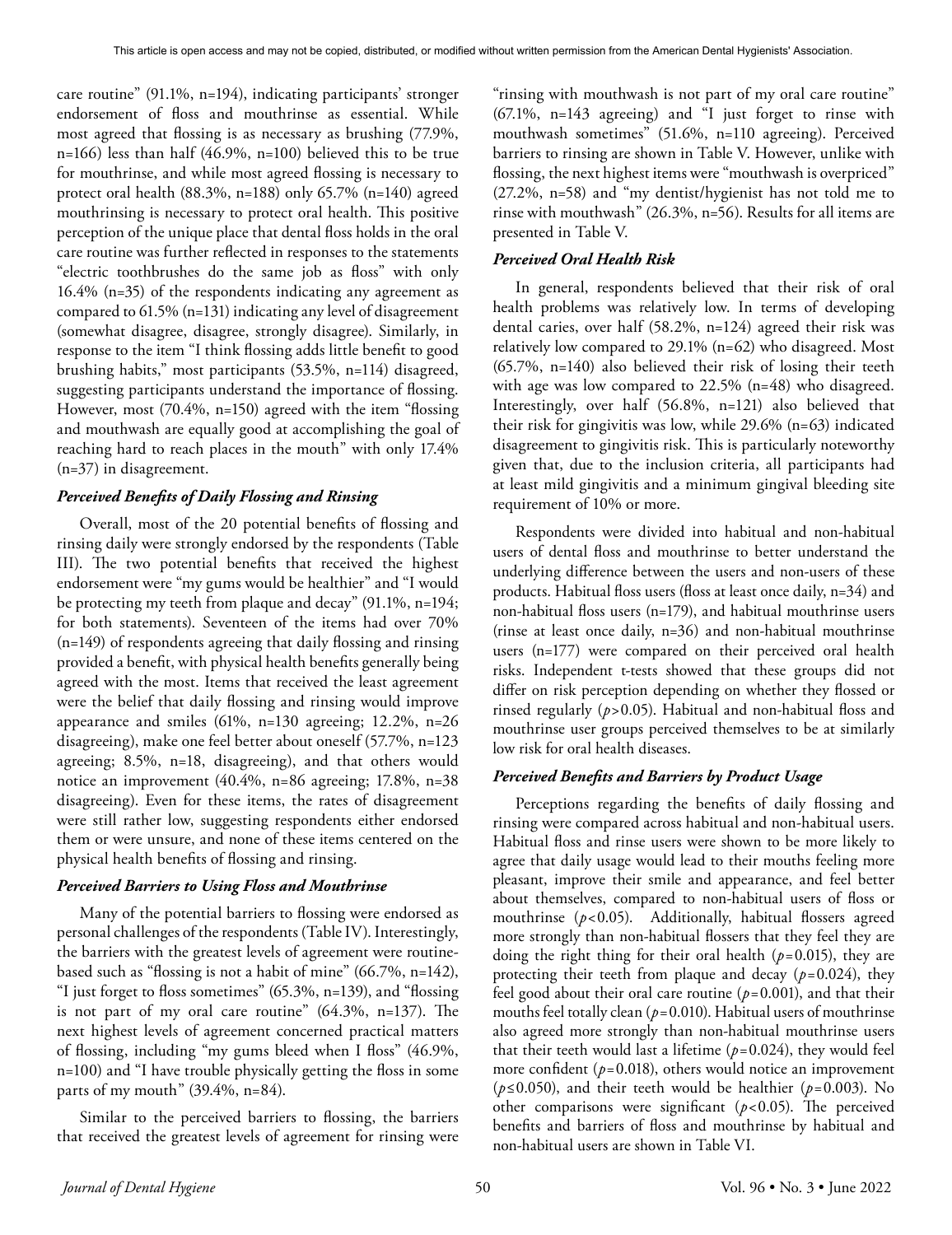|                                                                                                                     | Disagree (%)<br>$1 =$ Strongly          | = Disagree<br>(96)<br>$\overline{\mathbf{c}}$ | $3 =$ Somewhat<br>Disagree (%) | 4 = Neither Agree<br>nor Disagee (%) | $5 =$ Somewhat<br>Agree (%) | $6 = \text{Agree}$<br>(96) | $7 =$ Strongly<br>Agree (%) |
|---------------------------------------------------------------------------------------------------------------------|-----------------------------------------|-----------------------------------------------|--------------------------------|--------------------------------------|-----------------------------|----------------------------|-----------------------------|
| My mouth would be cleaner                                                                                           | 4.                                      | 1.9                                           | $<1.0$                         | 9.9                                  | 17.8                        | 46.9                       | 24.9                        |
| My mouth would feel more pleasant                                                                                   | $\overline{\mathcal{A}}$                | 1.4                                           | 1.9                            | 11.7                                 | 19.7                        | 39.9                       | 23.9                        |
| I would be less likely to have bad breath                                                                           | $\overline{A}$                          | 1.4                                           | 1.4                            | 17.4                                 | 25.4                        | 31.5                       | 21.6                        |
| I would be less likely to develop oral disease                                                                      | $<1.0$                                  | 1.0                                           | 1.4                            | 9.4                                  | 17.8                        | 39.9                       | 29.6                        |
| I would get fewer cavities                                                                                          | $<1.0$                                  | 1.0                                           | 3.8                            | 14.1                                 | 21.6                        | 32.9                       | 25.8                        |
| My appearance and smile would be improved                                                                           | $\ddot{\mathcal{E}}$<br>$\mathbf{\sim}$ | 3.8                                           | 6.1                            | 26.8                                 | 23.0                        | 24.9                       | 13.1                        |
| I would feel better about myself                                                                                    | $\infty$<br>$\sim$                      | 2.8                                           | 2.8                            | 33.8                                 | 13.1                        | 30.0                       | 14.6                        |
| My teeth would last a lifetime                                                                                      | Ā.                                      | 1.4                                           | 7.0                            | 19.2                                 | 34.7                        | 24.4                       | 117                         |
| I would feel like I did the right thing for my<br>oral health                                                       | $\leq 1.0$                              | 0.0                                           | 1.4                            | 7.0                                  | 19.2                        | 39.9                       | 31.5                        |
| My gums would be healthier                                                                                          | $<1.0$                                  | 0.0                                           | 1.0                            | 7.0                                  | 16.9                        | 39.9                       | 34.3                        |
| I would be protecting my teeth from plaque<br>and decay                                                             | $<1.0$                                  | 0.0                                           | 1.4                            | 9.9                                  | 19.2                        | 43.7                       | 28.2                        |
| I would feel good about my oral care routine                                                                        | $<1.0$                                  | 0.0                                           | Ċ<br>$\overline{ }$            | 9.4                                  | 18.3                        | 39.9                       | 29.6                        |
| I would be proud of myself for my oral<br>care routine                                                              | $<1.0$                                  | 0.0                                           | $\overline{c}$                 | 12.7                                 | 18.8                        | 36.6                       | 30.5                        |
| I would worry less about my oral health                                                                             | $<1.0$                                  | 2.3                                           | 1.9                            | 21.1                                 | 20.2                        | 35.7                       | 17.8                        |
| I would feel like my oral care routine is<br>more complete                                                          | 1.0                                     | 1.0                                           | $\leq 1.0$                     | 8.0                                  | 19.7                        | 42.3                       | 27.2                        |
| My mouth would feel totally clean                                                                                   | $<1.0$                                  | 1.4                                           | 2.8                            | 9.9                                  | 29.1                        | 35.2                       | 21.1                        |
| and flossing, then the feeling of a clean mouth<br>If I used mouthwash in addition to brushing<br>would last longer | 1.0                                     | 1.0                                           | 1.4                            | 11.7                                 | 23.5                        | 40.4                       | 21.1                        |
| I would feel more confident                                                                                         | $\ddot{\circ}$                          | 1.9                                           | 1.9                            | 23.9                                 | 21.6                        | 33.8                       | 15.0                        |
| I think other people would notice an improvement                                                                    | 3.3                                     | 5.6                                           | 8.9                            | 41.8                                 | 19.2                        | 15.0                       | $\overline{61}$             |
| My teeth would be healthier                                                                                         | $<1.0$                                  | 1.0                                           | 1.4                            | 10.3                                 | 20.7                        | 40.8                       | 25.8                        |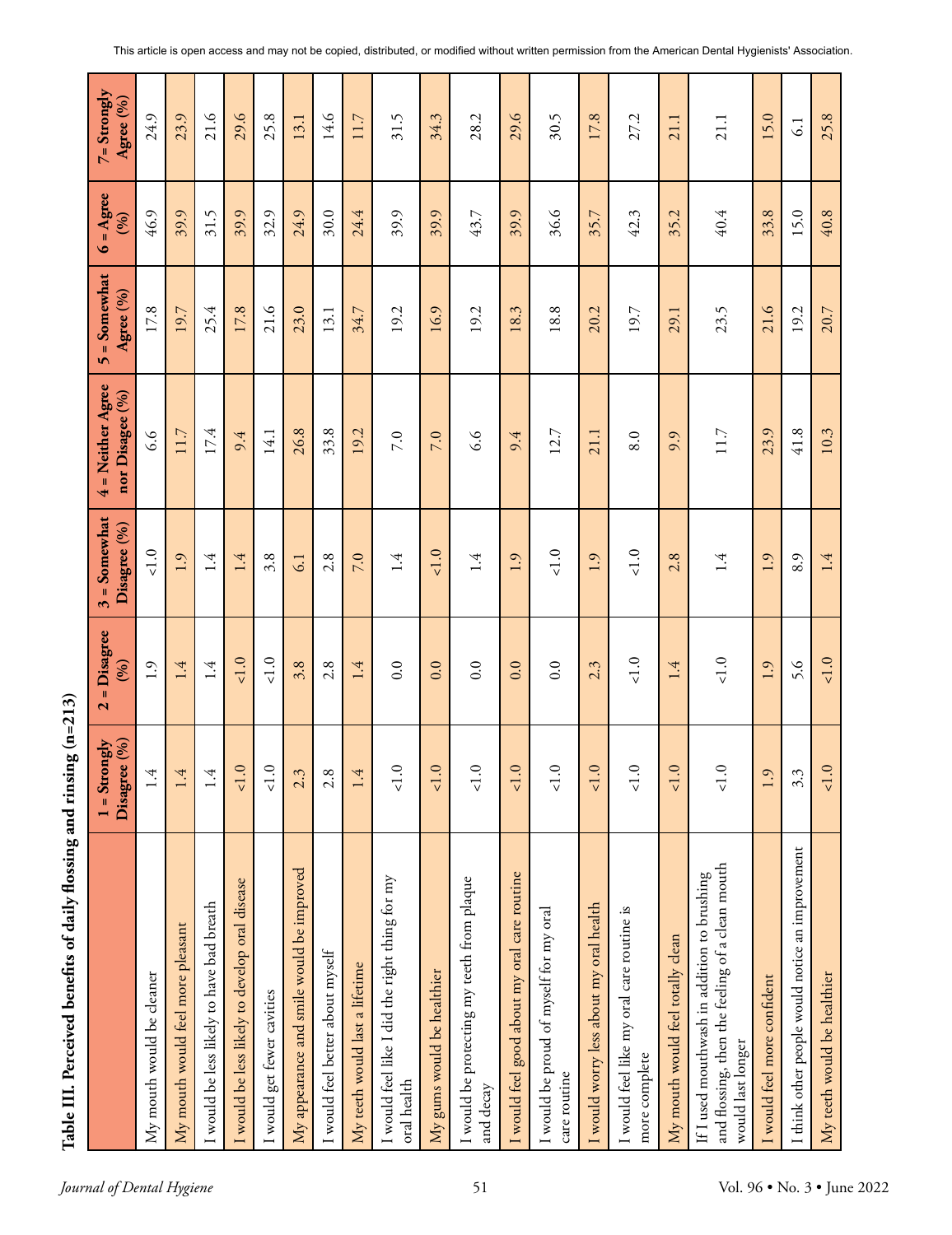| ţ                 |
|-------------------|
| ١<br>$-22.4$<br>ł |
| l                 |
|                   |
| $\frac{1}{1}$     |

|                                                                                   | Disagree (%)<br>$1 =$ Strongly | = Disagree<br>(96)<br>$\mathbf{\tilde{c}}$ | $3 =$ Somewhat<br>Disagree (%) | 4 = Neither Agree<br>nor Disagee (%) | $=$ Somewhat<br>Agree (%)<br>$\mathbf{v}$ | $6 = \text{Agree}$<br>(96) | $7 =$ Strongly<br>Agree (%) |
|-----------------------------------------------------------------------------------|--------------------------------|--------------------------------------------|--------------------------------|--------------------------------------|-------------------------------------------|----------------------------|-----------------------------|
| Flossing is painful for me                                                        | 13.1                           | 33.8                                       | 8.5                            | 13.6                                 | 23.9                                      | 4.7                        | 2.3                         |
| Flossing takes too much time                                                      | 14.1                           | 24.4                                       | 12.7                           | 18.8                                 | 22.1                                      | 6.6                        | 1.4                         |
| I cannot find the time to floss                                                   | $\infty$<br>$\overline{18}$    | 33.8                                       | 12.7                           | 20.2                                 | 12.7                                      | 1.9                        | 0.0                         |
| I find it physically difficult to floss                                           | $\tilde{9}$<br>29              | 35.7                                       | 8.5                            | 11.7                                 | 8.9                                       | 5.2                        | 1.0                         |
| I have trouble physically getting the floss in some<br>parts of my mouth          | 18.8                           | 28.2                                       | 9.9                            | 7.0                                  | 22.1                                      | 12.7                       | 4.7                         |
| My gums bleed if I floss                                                          | 8.9                            | 21.6                                       | 7.0                            | 15.5                                 | 31.0                                      | 11.3                       | 4.7                         |
| Flossing is not a habit of mine                                                   | 8.9                            | 11.3                                       | 8.0                            | 5.2                                  | 21.6                                      | 29.6                       | 15.5                        |
| Flossing is not part of my oral care routine                                      | 9.9                            | 11.7                                       | 9.4                            | 4.7                                  | 25.8                                      | 25.4                       | 13.1                        |
| Floss is overpriced                                                               | 26.3                           | 34.7                                       | 7.5                            | 27.2                                 | 3.3                                       | $\leq 1.0$                 | 1.0                         |
| I just forget to floss sometimes                                                  | 7.0                            | 8.0                                        | 1.9                            | 17.8                                 | 26.8                                      | 27.2                       | 11.3                        |
| I think I brush well enough that flossing<br>won't add much                       | 16.9                           | 25.4                                       | 16.9                           | 19.2                                 | 14.6                                      | 5.6                        | 1.4                         |
| My flossing technique isn't very good                                             | 8.5                            | 20.2                                       | 9.4                            | 23.9                                 | 21.6                                      | 13.6                       | 2.8                         |
| I would need to floss for at least two minutes<br>to get the benefits of flossing | 5.2                            | 7.0                                        | 13.6                           | 36.2                                 | 14.6                                      | 20.2                       | 3.3                         |
| I do not like the feeling of flossing                                             | 16.0                           | 32.4                                       | 5.6                            | 19.2                                 | 16.4                                      | 8.0                        | 2.3                         |
| I do not like the taste of flossing                                               | 20.2                           | 39.0                                       | 8.0                            | 24.4                                 | 4.2                                       | 4.2                        | 0.0                         |
| I'm not sure that flossing really helps<br>remove plaque                          | 20.7                           | 37.1                                       | 15.0                           | 16.9                                 | 7.0                                       | 2.8                        | 1.0                         |
| Flossing is just too much trouble                                                 | 20.2                           | 27.7                                       | 8.0                            | 21.1                                 | 16.9                                      | 4.7                        | 1.4                         |
| My dentist/hygienist has not shown me<br>how to floss                             | 32.4                           | 36.6                                       | 7.5                            | 12.7                                 | 2.3                                       | 6.6                        | 1.9                         |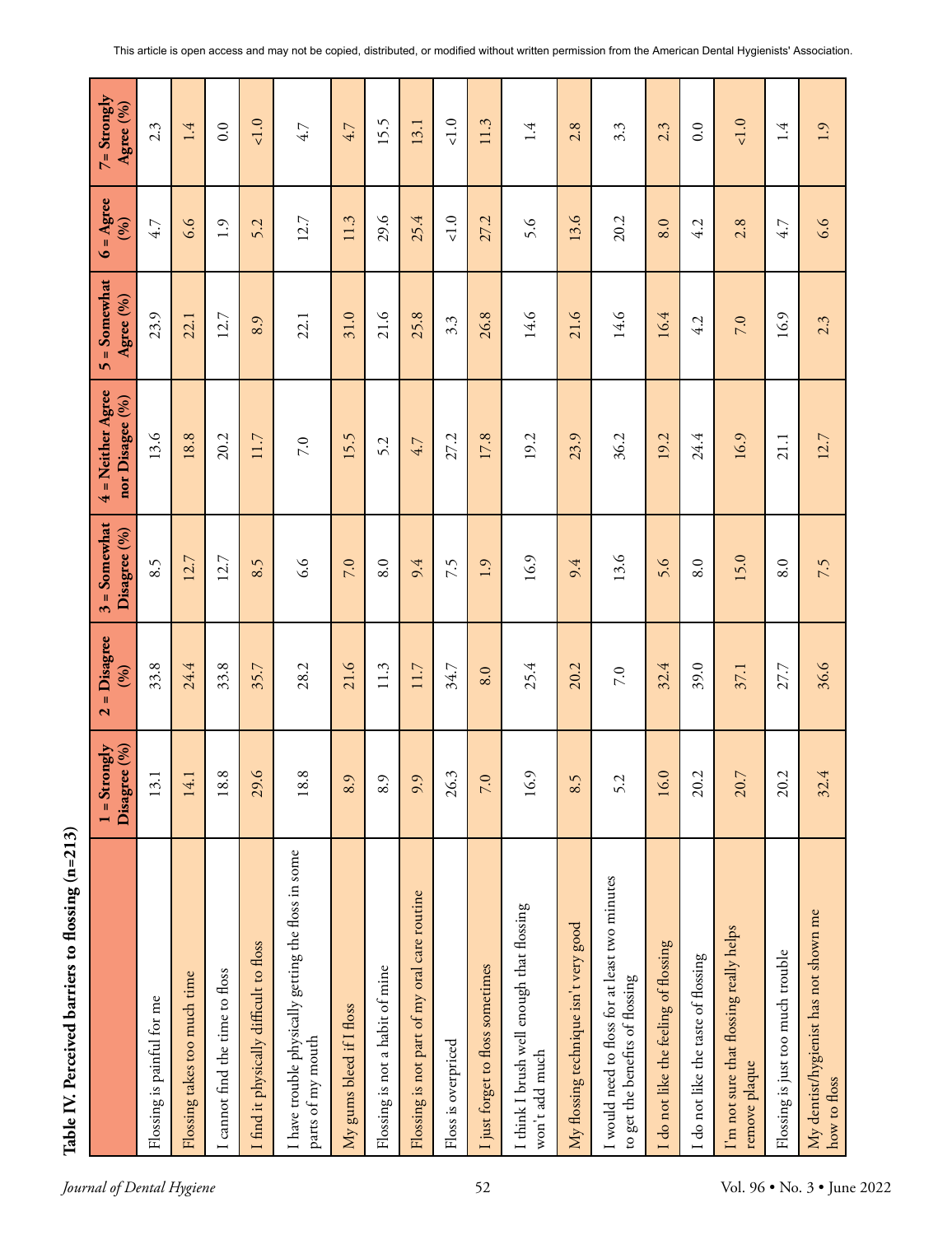|                                                                              | $1 =$ Strongly<br>Disagree (%) | $2 = Disagree$<br>(9/0) | $3 =$ Somewhat<br>Disagree (%) | 4 = Neither Agree<br>nor Disagee (%) | $5 = Somewhat$<br>Agree (%) | $6 = \text{Agree}$<br>(9/6) | 7= Strongly<br>Agree (%) |
|------------------------------------------------------------------------------|--------------------------------|-------------------------|--------------------------------|--------------------------------------|-----------------------------|-----------------------------|--------------------------|
| Rinsing with mouthwash<br>takes too much time                                | 21.6                           | 42.7                    | 14.6                           | 14.1                                 | 6.1                         | 1.0                         | 0.0                      |
| I cannot find the time to<br>use mouthwash                                   | 22.5                           | 44.6                    | 14.6                           | 12.7                                 | 4.2                         | < 1.0                       | < 1.0                    |
| Rinsing with mouthwash<br>is not part of my oral care<br>routine             | 7.5                            | 9.4                     | 9.9                            | 6.1                                  | 20.7                        | 33.3                        | 13.1                     |
| Mouthwash is overpriced                                                      | 14.6                           | 20.7                    | 8.0                            | 29.6                                 | 15.5                        | 7.0                         | 4.7                      |
| I just forget to rinse with<br>mouthwash sometimes                           | 8.9                            | 13.1                    | 3.8                            | 22.5                                 | 23.5                        | 22.1                        | 6.1                      |
| I think I brush well enough<br>that rinsing with mouthwash<br>won't add much | 12.2                           | 25.4                    | 17.8                           | 22.5                                 | 10.3                        | 11.3                        | < 1.0                    |
| I do not like the feeling of<br>rinsing with mouthwash                       | 17.4                           | 36.6                    | 13.1                           | 11.7                                 | 13.1                        | 5.2                         | 2.8                      |
| I do not like the taste of<br>rinsing with mouthwash                         | 16.4                           | 35.7                    | 12.2                           | 11.7                                 | 14.1                        | 5.2                         | 4.7                      |
| I'm not sure that rinsing<br>with mouthwash really<br>helps remove plaque    | 16.9                           | 28.6                    | 16.4                           | 18.8                                 | 12.2                        | 5.2                         | 1.9                      |
| Rinsing with mouthwash is<br>just too much trouble                           | 18.3                           | 41.8                    | 9.9                            | 20.2                                 | 7.0                         | 1.9                         | < 1.0                    |
| My dentist/hygienist has<br>not told me to rinse with<br>mouthwash           | 23.9                           | 30.5                    | 3.8                            | 15.5                                 | 9.4                         | 13.6                        | 3.3                      |

|  |  |  |  |  |  |  | Table V. Perceived barriers to mouthrinse use (n=213) |  |  |
|--|--|--|--|--|--|--|-------------------------------------------------------|--|--|
|--|--|--|--|--|--|--|-------------------------------------------------------|--|--|

Habitual and non-habitual flossers were further compared regarding their perceptions of barriers to flossing. Although self-efficacy was relatively high overall, habitual flossers perceived flossing adoption to be easier as compared to nonhabitual users across all items (*p*<0.01). Habitual flossers agreed more strongly that they could floss daily, even under emotional distress, busy times, or while on vacation. The groups also differed significantly on most potential barriers, with the exceptions being perceptions that floss is overpriced and that they have not been shown how to floss by a dentist/ dental hygienist (both *p*>0.05). Both statements received very low endorsements from the habitual and non-habitual groups. However, non-habitual users were significantly more likely to endorse the other barriers. Most notably, non-habitual users were more likely to agree that their gums bleed if they floss (M=4.2 vs 2.6, *p*<0.001), flossing is not a habit of theirs (M=5.2

vs 2.3, *p*<0.001), flossing is not part of their oral care routine ( $M=5.0$  vs 2.1,  $p<0.001$ ), and that they just forget to floss sometimes (M=5.0 vs 3.4,  $p$ <0.001). These findings accounted for the most strongly endorsed barriers to flossing. Results for the perceived barriers to flossing by habitual and non-habitual users are presented in Table VII.

Similarly, habitual and non-habitual mouthrinse users were compared in their perceptions of barriers to using mouthrinse (Table VIII). Notably, habitual and non-habitual users did not differ in beliefs about mouthrinse use taking too much time, which had fairly low levels of agreement (M=2.3 and 2.5, respectively, *p*>0.05)*,* however, the groups differed on all other items. Interestingly, given the higher levels of endorsement, nonhabitual mouthrinse users were more likely to say mouthrinse is just not a part of their routine ( $M=5.3$  vs 2.3,  $p<0.001$ ), and that they just forget to rinse sometimes  $(M=4.5 \text{ vs } 3.2, p<0.001)$ .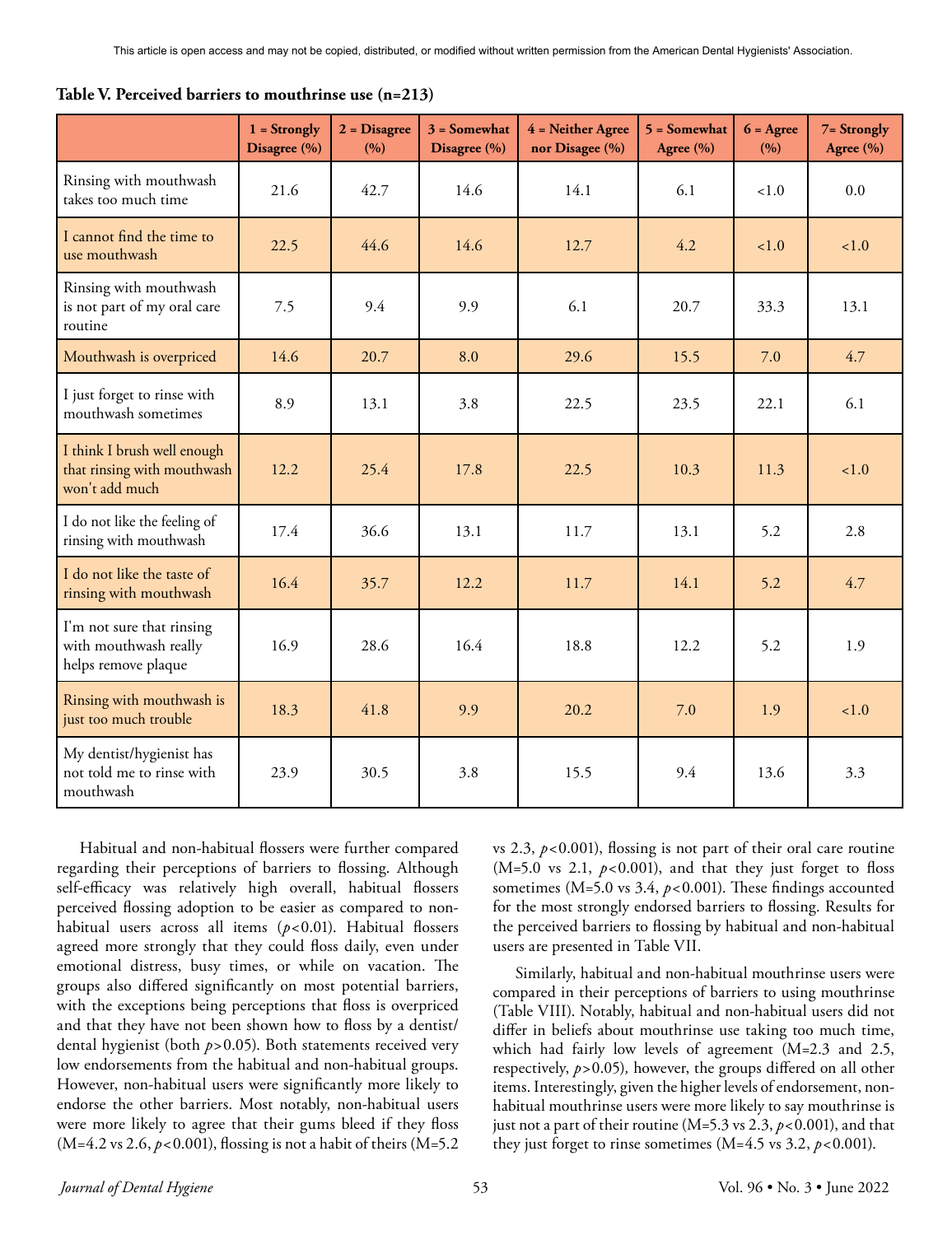|                                                                                                               | <b>Habitual Floss</b><br><b>Users</b><br>$(n=34)$ | Non-Habitual<br><b>Floss Users</b><br>$(n=179)$ |              | Habitual<br><b>Mouthrinse Users</b><br>$(n=36)$ | Non-Habitual<br><b>Mouthrinse Users</b><br>$(n=177)$ |               |
|---------------------------------------------------------------------------------------------------------------|---------------------------------------------------|-------------------------------------------------|--------------|-------------------------------------------------|------------------------------------------------------|---------------|
|                                                                                                               | Mean (SD)                                         | Mean (SD)                                       | $p$ -value** | Mean (SD)                                       | Mean (SD)                                            | $p$ -value*** |
| My mouth would be cleaner                                                                                     | 6.0(1.00)                                         | 5.7(1.18)                                       | 0.170        | 5.9(1.04)                                       | 5.8(1.18)                                            | 0.535         |
| My mouth would feel<br>more pleasant                                                                          | 6.1(0.78)                                         | 5.5(1.29)                                       | 0.002        | 5.9(0.79)                                       | 5.6(1.30)                                            | 0.021         |
| I would be less likely to have<br>bad breath                                                                  | 5.6(1.33)                                         | 5.4(1.24)                                       | 0.568        | 5.6(1.36)                                       | 5.4(1.23)                                            | 0.312         |
| I would be less likely to<br>develop oral disease                                                             | 6.1(1.10)                                         | 5.8(1.16)                                       | 0.158        | 5.9(1.13)                                       | 5.8(1.16)                                            | 0.740         |
| I would get fewer cavities                                                                                    | 5.8(0.95)                                         | 5.5(1.30)                                       | 0.152        | 5.8(1.02)                                       | 5.5(1.30)                                            | 0.329         |
| My appearance and smile<br>would be improved                                                                  | 5.6(0.92)                                         | 4.8(1.46)                                       | < 0.001      | 5.4(0.96)                                       | 4.8(1.48)                                            | 0.007         |
| I would feel better about myself                                                                              | 5.5(1.31)                                         | 4.9(1.43)                                       | 0.018        | 5.4(1.05)                                       | 4.9(1.48)                                            | 0.019         |
| My teeth would last a lifetime                                                                                | 5.4(1.31)                                         | 5.0(1.22)                                       | 0.062        | 5.5(1.06)                                       | 5.0(1.26)                                            | 0.024         |
| I would feel like I did the right<br>thing for my oral health                                                 | 6.2(0.73)                                         | 5.8(1.11)                                       | 0.015        | 6.1(0.78)                                       | 5.8(1.12)                                            | 0.094         |
| My gums would be healthier                                                                                    | 6.1(0.74)                                         | 5.9(1.10)                                       | 0.143        | 6.1(0.81)                                       | 5.9(1.10)                                            | 0.342         |
| I would be protecting my teeth<br>from plaque and decay                                                       | 6.2(0.80)                                         | 5.8(1.07)                                       | 0.024        | 5.9(0.87)                                       | 5.9(1.08)                                            | 0.963         |
| I would feel good about my<br>oral care routine                                                               | 6.2(0.70)                                         | 5.7(1.16)                                       | 0.001        | 5.9(0.83)                                       | 5.8(1.16)                                            | 0.368         |
| I would be proud of myself for<br>my oral care routine                                                        | 6.0(0.95)                                         | 5.81.14)                                        | 0.262        | 6.0(0.79)                                       | 5.8(1.17)                                            | 0.139         |
| I would worry less about my<br>oral health                                                                    | 5.5(1.02)                                         | 5.3(1.31)                                       | 0.568        | 5.5(1.03)                                       | 5.3(1.31)                                            | 0.549         |
| I would feel like my oral care<br>routine is more complete                                                    | 6.1(0.74)                                         | 5.8(1.16)                                       | 0.051        | 6.0(0.81)                                       | 5.8(1.15)                                            | 0.096         |
| My mouth would feel<br>totally clean                                                                          | 5.9(0.85)                                         | 5.5(1.18)                                       | 0.010        | 5.7(1.14)                                       | 5.5(1.14)                                            | 0.347         |
| Using mouthwash in addition<br>to brushing and flossing, the<br>feeling of a clean mouth would<br>last longer | 5.8(0.82)                                         | 5.6(1.18)                                       | 0.287        | 5.9(0.94)                                       | 5.6(1.16)                                            | 0.080         |
| I would feel more confident                                                                                   | 5.6(1.02)                                         | 5.2(1.33)                                       | 0.107        | 5.6(0.96)                                       | 5.2(1.34)                                            | 0.018         |
| I think other people would<br>notice an improvement                                                           | 4.6(1.33)                                         | 4.3(1.35)                                       | 0.255        | 4.8(1.24)                                       | 4.3(1.36)                                            | $0.050*$      |
| My teeth would be healthier                                                                                   | 5.9(0.90)                                         | 5.7(1.10)                                       | 0.370        | 6.1(0.72)                                       | 5.7(1.11)                                            | 0.003         |

\* Mean responses are on a Likert scale, 1 (strongly disagree) to 7 (strongly agree)

\*\**p*<0.050; \*\*\**p*=0.0495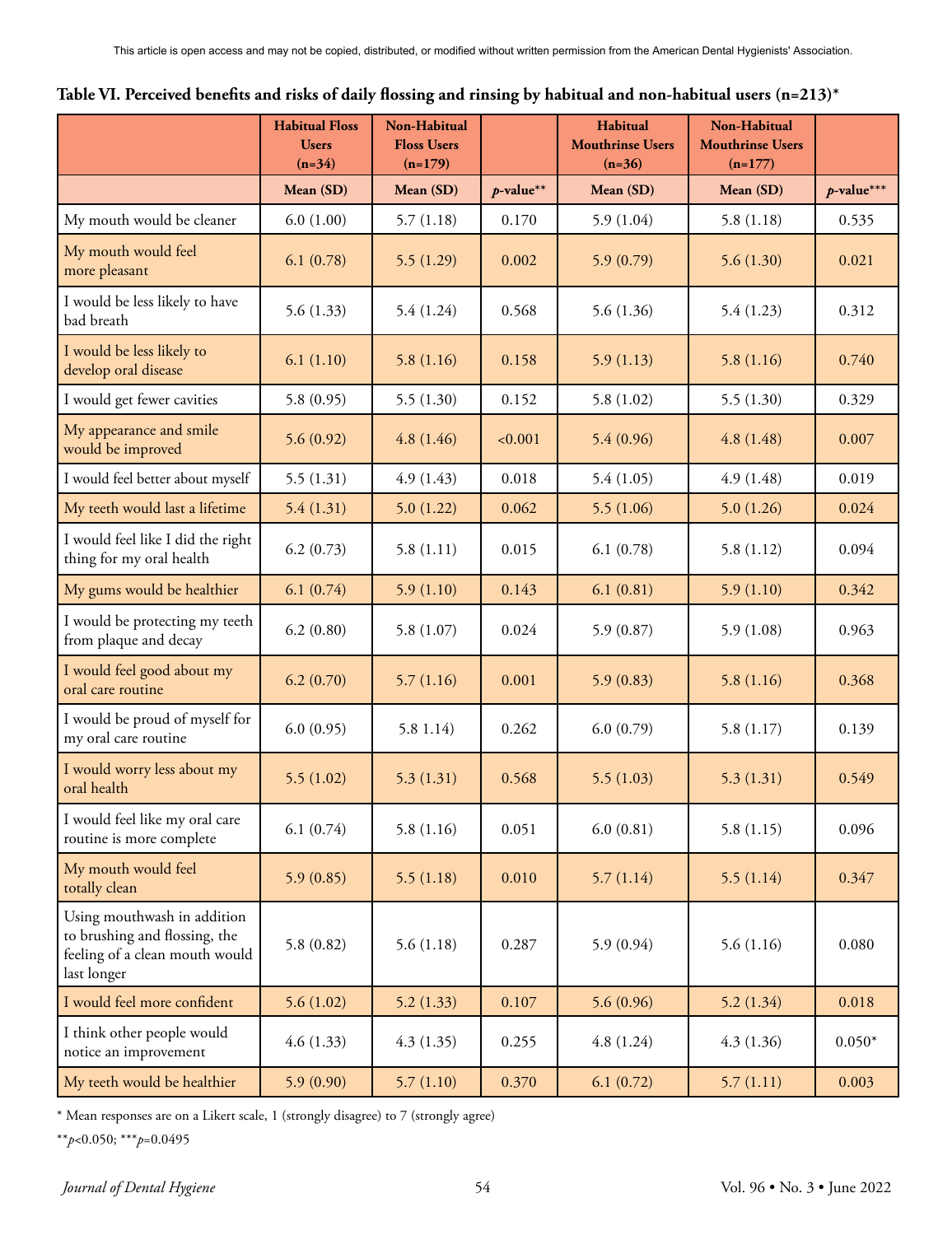# **Discussion**

Results from this survey help to illuminate reasons for low adoption rates of using both dental floss and mouthrinse as part of the daily oral care routine. Respondents of this survey reported that they are not flossing or using mouthrinse as frequently as generally recommended by oral health care professionals. Interestingly, results from this survey indicate that practices of daily flossing were lower than those reported in previously published studies.<sup>22,23</sup> In general, respondents believed their risk for gingivitis, tooth loss, or dental caries was relatively low. This was notable given that all the participants in this trial were previously screened from the trial site's database as having some gingivitis. All individuals accepted for participation in the trial met the inclusion criteria to have a minimum gingival bleeding site requirement of ≥10% as assessed by a dental examiner at baseline/screening. An assumption might be that nonhabitual users of dental floss and/or mouthrinse may not do so because they perceive their risk is lower than habitual users. However, this low level of perceived risk did not differ between habitual and non-habitual users, suggesting that there may be another component influencing perceived risk for oral disease.

Overall, participants indicated understanding that brushing, flossing, and mouthrinsing provide unique and valuable benefits to oral health. Respondents indicated stronger endorsement for the essential role of dental floss in oral care regimens as compared with mouthrinse. However, there was very strong agreement that both daily flossing and rinsing provide clear and broad benefits for oral health. This is perhaps not surprising given the recommendations made by dental professionals and organizations regarding interdental cleaning and the use of mouthrinses. $4-7,19$ 

#### **Table VII. Perceived barriers to flossing by habitual and non-habitual users (n=213)\***

|                                                                                   | <b>Habitual Floss</b><br><b>Users</b><br>$(n=34)$ | <b>Non-Habitual</b><br><b>Floss Users</b><br>$(n=179)$ |         |
|-----------------------------------------------------------------------------------|---------------------------------------------------|--------------------------------------------------------|---------|
|                                                                                   | Mean (SD)                                         | Mean (SD)                                              | p-value |
| I can start flossing immediately on a<br>regular basis                            | 6.2(0.70)                                         | 5.6(1.21)                                              | < 0.001 |
| I could floss even on days when I feel<br>busy and overloaded                     | 6.1(0.74)                                         | 5.7(1.18)                                              | 0.002   |
| I could floss even on days when I am<br>feeling tired                             | 6.2(0.65)                                         | 5.6(1.18)                                              | < 0.001 |
| I could floss even on days when I am<br>feeling down in the dumps                 | 6.2(0.61)                                         | 5.7(1.22)                                              | < 0.001 |
| I could floss even when I am feeling<br>anxious or nervous                        | 6.2(0.65)                                         | 5.7(1.13)                                              | < 0.001 |
| I could floss even while I am<br>on vacation                                      | 6.3(0.68)                                         | 5.9(1.04)                                              | 0.006   |
| Flossing is painful for me                                                        | 2.4(1.40)                                         | 3.4(1.64)                                              | 0.001   |
| Flossing takes too much time                                                      | 2.1(0.95)                                         | 3.6(1.59)                                              | < 0.001 |
| I cannot find the time to floss                                                   | 1.9(0.99)                                         | 3.0(1.39)                                              | < 0.001 |
| I find it physically difficult to floss                                           | 1.9(1.12)                                         | 2.6(1.57)                                              | 0.001   |
| I have trouble physically getting the<br>floss in some parts of my mouth          | 2.8(1.81)                                         | 3.5(1.93)                                              | 0.038   |
| My gums bleed if I floss                                                          | 2.6(1.52)                                         | 4.2(1.64)                                              | < 0.001 |
| Flossing is not a habit of mine                                                   | 2.3(1.49)                                         | 5.2(1.63)                                              | < 0.001 |
| Flossing is not part of my oral<br>care routine                                   | 2.1(1.32)                                         | 5.0(1.62)                                              | < 0.001 |
| Floss is overpriced                                                               | 2.3(1.22)                                         | 2.5(1.29)                                              | 0.324   |
| I just forget to floss sometimes                                                  | 3.4(1.97)                                         | 5.0(1.48)                                              | < 0.001 |
| I think I brush well enough that<br>flossing won't add much                       | 2.0(1.10)                                         | 3.3(1.55)                                              | < 0.001 |
| My flossing technique isn't very good                                             | 2.6(1.45)                                         | 4.0(1.57)                                              | < 0.001 |
| I would need to floss for at least two<br>minutes to get the benefits of flossing | 3.6(1.76)                                         | 4.3(1.35)                                              | 0.018   |
| I do not like the feeling of flossing                                             | 2.3(1.40)                                         | 3.4(1.69)                                              | < 0.001 |
| I do not like the taste of flossing                                               | 2.1(1.31)                                         | 2.8(1.37)                                              | 0.017   |
| I am not sure that flossing really helps<br>remove plaque                         | 2.1(0.98)                                         | 2.7(1.40)                                              | 0.003   |
| Flossing is just too much trouble                                                 | 2.1(1.37)                                         | 3.3(1.60)                                              | < 0.001 |
| My dentist/hygienist has not shown<br>me how to floss                             | 2.2(1.32)                                         | 2.5(1.61)                                              | 0.361   |

\*Mean responses are on a Likert scale, 1 (strongly disagree) to 7 (strongly agree).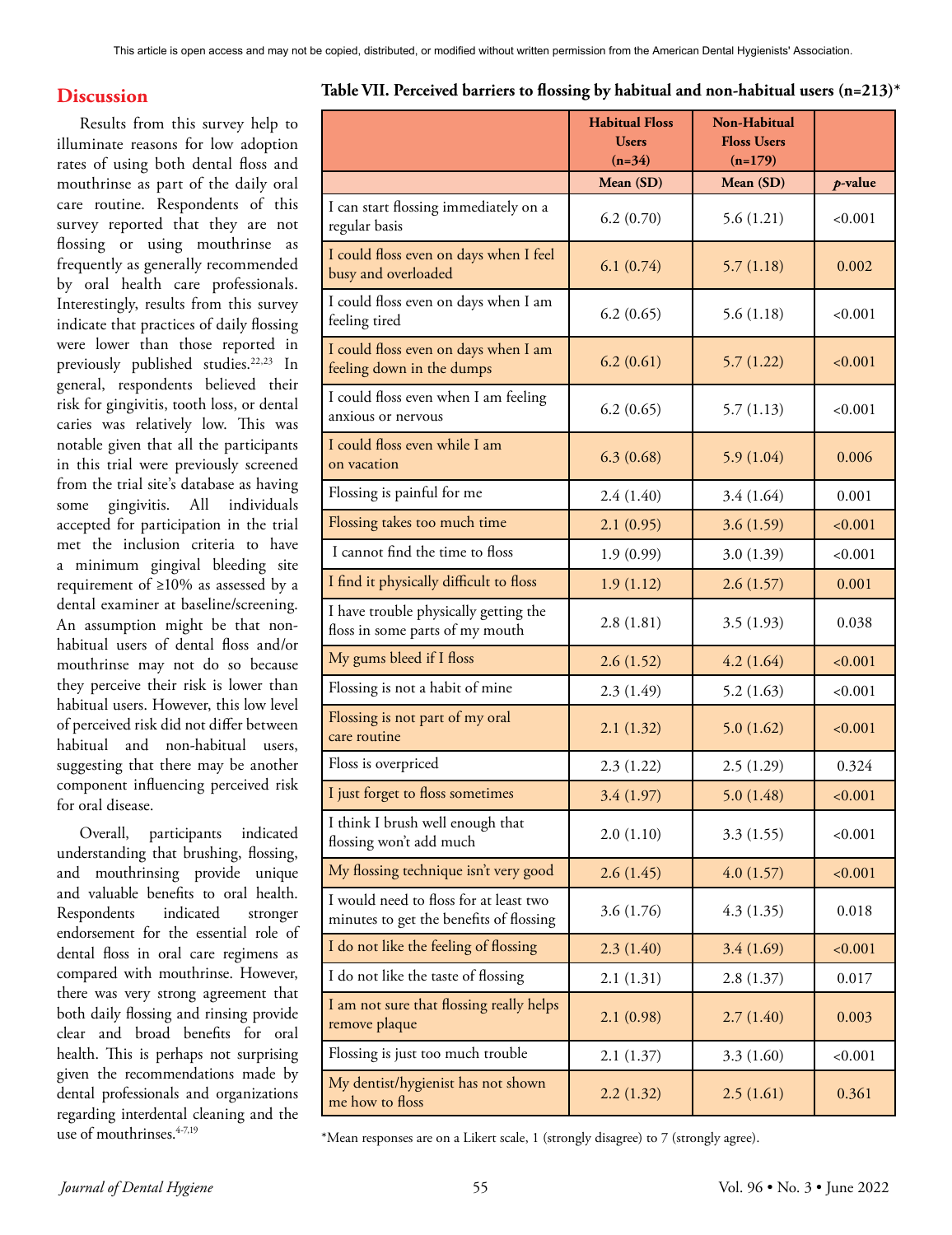| Table VIII. Perceived barriers to mouthrinse use by habitual and non-habitual |  |
|-------------------------------------------------------------------------------|--|
| users (n=213)*                                                                |  |

|                                                                              | Habitual<br><b>Mouthrinse Users</b><br>$(n=36)$ | <b>Non-Habitual</b><br><b>Mouthrinse Users</b><br>$(n=177)$ |              |
|------------------------------------------------------------------------------|-------------------------------------------------|-------------------------------------------------------------|--------------|
|                                                                              | Mean (SD)                                       | Mean (SD)                                                   | p-value      |
| Rinsing with mouthwash takes<br>too much time                                | 2.3(1.33)                                       | 2.5(1.18)                                                   | 0.490        |
| I cannot find the time to use<br>mouthwash                                   | 1.9(1.04)                                       | 2.4(1.20)                                                   | 0.020        |
| Rinsing with mouthwash is not<br>part of my oral care routine                | 2.3(1.43)                                       | 5.3(1.45)                                                   | < 0.001      |
| Mouthwash is overpriced                                                      | 2.4(1.29)                                       | 3.7(1.67)                                                   | < 0.001      |
| I just forget to rinse with<br>mouthwash sometimes                           | 3.2(1.81)                                       | 4.5(1.61)                                                   | < 0.001      |
| I think I brush well enough that<br>rinsing with mouthwash won't<br>add much | 2.2(0.98)                                       | 3.5(1.55)                                                   | < 0.001      |
| I do not like the feeling of rinsing<br>with mouthwash                       | 2.1(1.12)                                       | 3.1(1.65)                                                   | < 0.001      |
| I do not like the taste of rinsing<br>with mouthwash                         | 2.2(1.27)                                       | 3.2(1.74)                                                   | $\leq 0.001$ |
| I'm not sure that rinsing with<br>mouthwash really helps remove<br>plaque    | 2.3(1.23)                                       | 3.2(1.57)                                                   | 0.001        |
| Rinsing with mouthwash is just<br>too much trouble                           | 1.9(0.79)                                       | 2.8(1.40)                                                   | < 0.001      |
| My dentist/hygienist has not told<br>me to rinse with mouthwash              | 2.3(1.60)                                       | 3.3(1.90)                                                   | 0.004        |

\* Mean responses are on a Likert scale, 1 (strongly disagree) to 7 (strongly agree)

Over 90% of the respondents agreed that daily flossing and rinsing practices would result in healthier gums and protect their teeth from plaque and decay. However, despite the beliefs that flossing and rinsing will improve oral health in an at-risk population, only 16% reported flossing daily and only 17% reported using a mouthrinse at least once daily. There were areas identified where increased education might encourage individuals to adopt good oral care behaviors. Non-habitual users were significantly less likely to believe that flossing or mouthrinse use could provide psychosocial benefits such as improving their appearance and smile, suggesting that these may be more useful points of discussion for oral health professionals attempting to persuade patients to adopt these habits. Also, as non-habitual flossers were more likely to say that their gums would bleed if they flossed, it would be important for oral health professionals to explain that bleeding is a sign of inflammation indicating that an individual needs to floss more frequently and that habitual interdental cleaning would reduce these symptoms.<sup>29</sup>

Professional and supervised daily dental flossing and mouthrinsing have been shown to be beneficial in reducing gingival bleeding.<sup>17,18</sup> Results from Milleman et al. suggest that the addition of flossing to brushing and mouthrinsing regimens contributed incrementally to the reduction of whole mouth and interproximal percent bleeding sites after 4 weeks, but not at 12 weeks, as compared to brushing and rinsing alone.18 In spite of the research to support the incorporation of mouthrinsing into daily oral health regimens,8-16 one of the barriers cited by more than one quarter of the respondents in this survey was that their dental professionals had not recommended mouthrinsing to them. Receiving the endorsement from their oral health care professional to use mouthrinse may provide the motivation to incorporate it into their daily oral hygiene routine. Habit formation is a means to promote healthy behaviors such as flossing and mouthrinsing.30,31 The goal should be to achieve optimal oral health for patients. Mouthrinses are an effective option to offer patients as an adjunct to brushing, flossing or other types of interdental cleaning.

Results from this survey suggest that it may be the perceived barriers to flossing and rinsing, rather than beliefs about efficacy or benefits, that are the strongest differentiators in habitual flossing and mouthrinsing. People often forget to use these products, do not like the way they feel or taste, and do not include them as part of their current oral care routines. Oral health care providers may find that discussing strategies for healthy habit formation, promoting self-efficacy in developing these habits, and addressing the specific patient perceived barriers are more likely to lead to healthy oral care behaviors rather than discussing benefits or efficacy of these products. Research suggests applying the theory of planned behavior and motivational habit formation approaches may increase individuals' intentions towards incorporating new oral health behaviors.<sup>30,31</sup>

Given that the main barriers to habitual use of floss and mouthrinse were not due to lack of knowledge regarding their benefits, but rather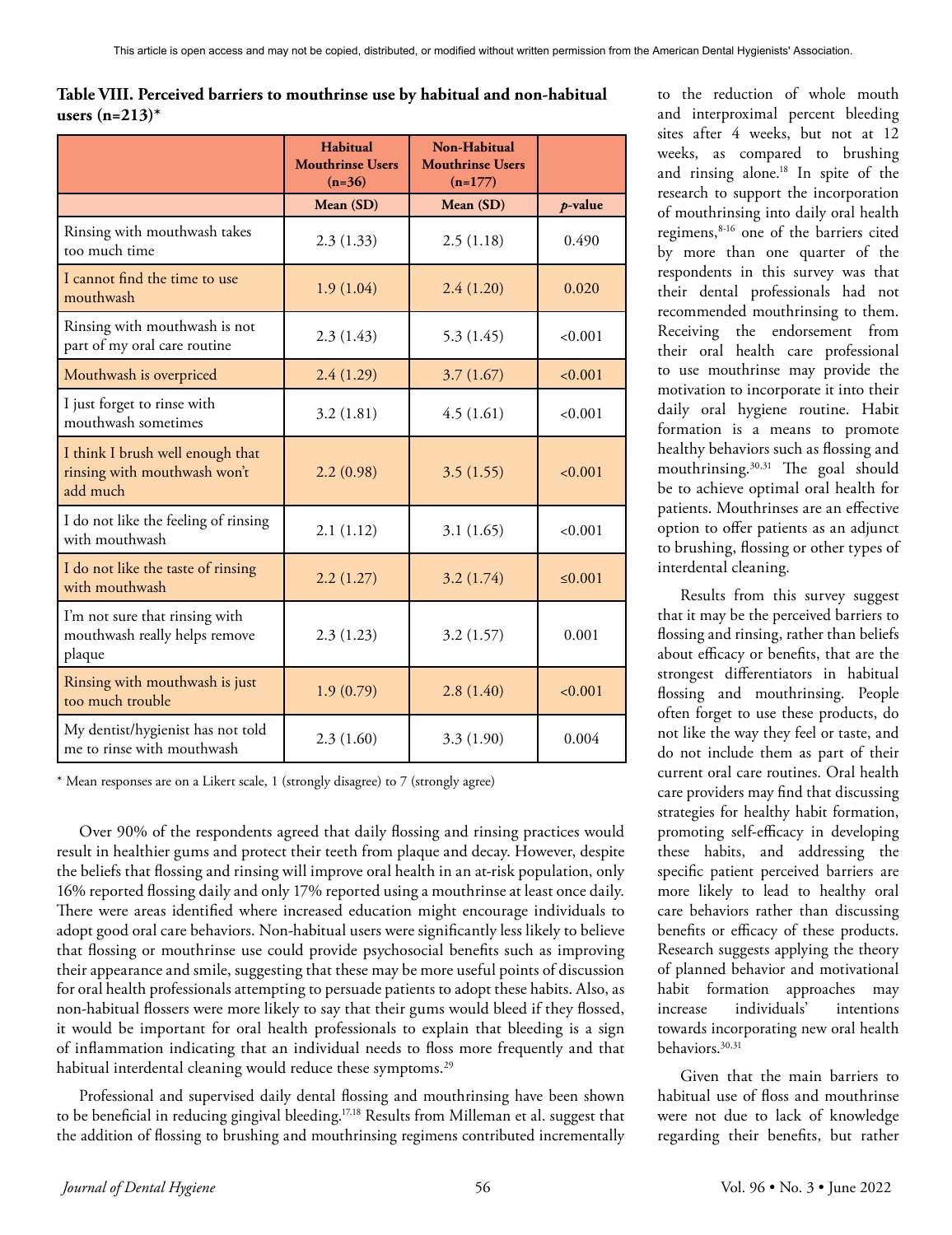due to forgetfulness, incorporation of behavior change theory for habit formation may be particularly useful in future research. Future studies should support the development of effective interventions to increase the daily use of mouthrinse and interdental cleaners such as dental floss.

### *Limitations*

This survey used self-reported information and did not capture actual flossing and mouthrinsing behaviors. Moreover, the sample was limited to volunteers for a clinical trial and may not be representative of the general population. The clinical trial also specifically recruited people with some gingivitis and the results may not generalize to a population with higher or lower levels of gingival inflammation. The trial was also conducted during the COVID-19 pandemic, which may have further influenced who volunteered (e.g., age, risk tolerance) for the trial and the mindset of the participants.

## **Conclusion**

While a majority of the participants in this survey strongly endorsed the belief that brushing, flossing, and using a mouthrinse carry unique benefits and that combining all three methods would be optimal for oral health, results suggest that the perceived barriers to using floss and mouthrinse regularly limited the adoption of these self-care routines. Dental professionals should consider assisting patients with strategies to build habits for effective interdental cleaning. Understanding the perceptions and barriers regarding oral health behaviors may help drive more effective interventions and support practitioners in improving their patients' oral health outcomes.

# **Disclosures**

Johnson & Johnson Consumer Inc. (JJCI; Skillman, NJ, USA) sponsored this clinical trial and was responsible for the trial design and the collection, analysis, and interpretation of the data. Katie Rotella, Mary Lynn Bosma, James McGuire, Anusha Sunkara, and Alicia DelSasso are employees of JJCI. Jeffery Milleman and Kimberly Milleman are principals at Salus Research, Inc., and have received grants from JJCI to conduct this trial. Megan Gaff is employee at Salus Research, Inc.

# **Acknowledgments**

The authors would like to acknowledge Michael Lynch, DMD, PhD, for critically reviewing the manuscript and Kathleen E Boyle of 4 Learning Group, LLC for managing final reviews and submission-related activities.

*Katie Rotella, PhD*, is a Principal Biostatistician, Global Biostatistics;<sup>1</sup> Mary Lynn Bosma, RDH, DDS, is the Director of Claims Strategy; <sup>1</sup> *James A. McGuire, MS,* is the Director of Global Biostatistics; <sup>1</sup> *Anusha Sunkara, MS* is a Principal Biostatistician, Global Biostatistics; <sup>1</sup> *Alicia DelSasso, BS* is an Associate Manager, Clinical Science;1 *Megan Gaff, RDH, BSDH*

is an Examiner and Clinical Coordinator; <sup>2</sup> *Kimberly Milleman, RDH, MS, PhD* ia a Director and Compliance Specialist; 2 *Jeffery Milleman, DDS, MPA* is Director, Clinical Operations and Principal Investigator.2

1 Johnson & Johnson Consumer Inc., 199 Grandview Road, Skillman, New Jersey 08558 USA

2 Salus Research Inc., 1220 Medical Park Drive, Building 4, Fort Wayne, Indiana 46825 USA

Corresponding author: Mary Lynn Bosma, RDH, DDS; mbosma@its.jnj.com

# **References**

- 1. Sambunjak D, Nickerson JW, Poklepovic PT, et al. Flossing for the management of periodontal diseases and dental caries in adults. Cochrane Database Syst Rev. 2011 Apr. (4):CD008829.
- 2. Food and Drug Administration. Code of Federal Regulations Title 21: Dental floss [Internet]. Washington DC: Department of Health and Human Services; 2022 [cited 2022 Mar 1]. Available from: https://www.accessdata.fda.gov/scripts/cdrh/ cfdocs/cfCFR/CFRsearch.cfm?FR=872.6390
- 3. Worthington HV, MacDonald L, Poklepovic PT, et al. Home use of interdental cleaning devices, in addition to toothbrushing, for preventing and controlling periodontal diseases and dental caries. Cochrane Database Sys Rev. 2019, Issue 4. Art. No.: CD01201.
- 4. American Dental Association. MouthHealthy: Flossing [Internet]. Chicago (IL): American Dental Association; 2022 (cited 2022 Apr 27]. Available from: https://www. mouthhealthy.org/en/az-topics/f/flossing
- 5. American Academy of Periodontology. Gum Disease Prevention. [Internet]. Chicago (IL): American Academy of Periodontology; 2022 [cited 2022 May 12]. Available from: Gum Disease Prevention - American Academy of Periodontology
- 6. American Dental Association. MouthHealthy: Oral Health [Internet]. Chicago (IL): American Dental Association; 2022 [cited 2022 May 12]. Available from: https://www. mouthhealthy.org/en/az-topics/o/oral-health
- 7. American Dental Association. MouthHealthy: Healthy Habits [Internet]. Chicago (IL): American Dental Association; 2022 [cited 2022 May 12]. Available from: https://www. mouthhealthy.org/en/adults-under-40/healthy-habits
- 8. Araujo MWB, Charles CA, Weinstein RB, et al. Metaanalysis of the effect of an essential oil-containing mouthrinse on gingivitis and plaque. J Am Dent Assoc. 2015 Aug;146(8):610-22.
- 9. Tilliss T, Carey CM. As an adjunct to mechanical oral hygiene, essential oil-containing mouthwash, compared to floss, cetylpryidinium chloride, or placebo may be more